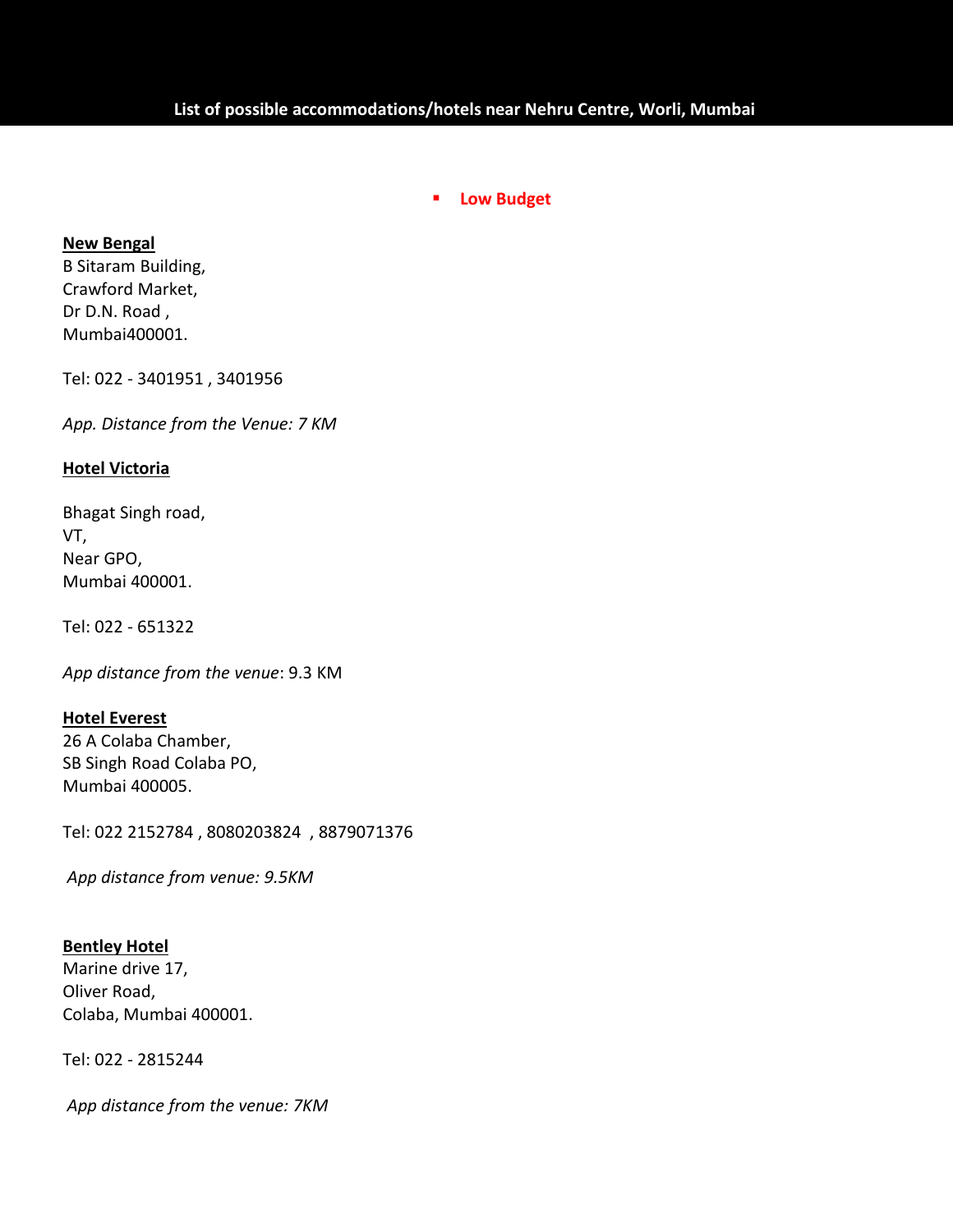## **Hotel Arma Court**

 Building no.2, A K Marg Western Express Highway, Bandra East, Mumbai 400051.

Tel: 022 26479505

 *App distance from venue: 11km*

 **The Uni Continental**  3<sup>rd</sup> Road Next to Khar Railway Station, Khar West, Mumbai - 400052.

Tel: 61632110 , 6001234,9833358493

*App distance from venue: 11km* 

 **Hotel Kalpana**  181, Pathe Bapurao Marg, Near Navjeevan Society, Bharat Nagar, Grant Road, Mumbai:400008.

*App distance from the venue: 3.4km* 

## **Mid Budget**

 **Hotel Fortune**  36/38, Metro, $1<sup>st</sup>$  marine, St Dhobi Talao, Mumbai 400002.

Tel: 022 22052502

*App distance from venue:* 6.4km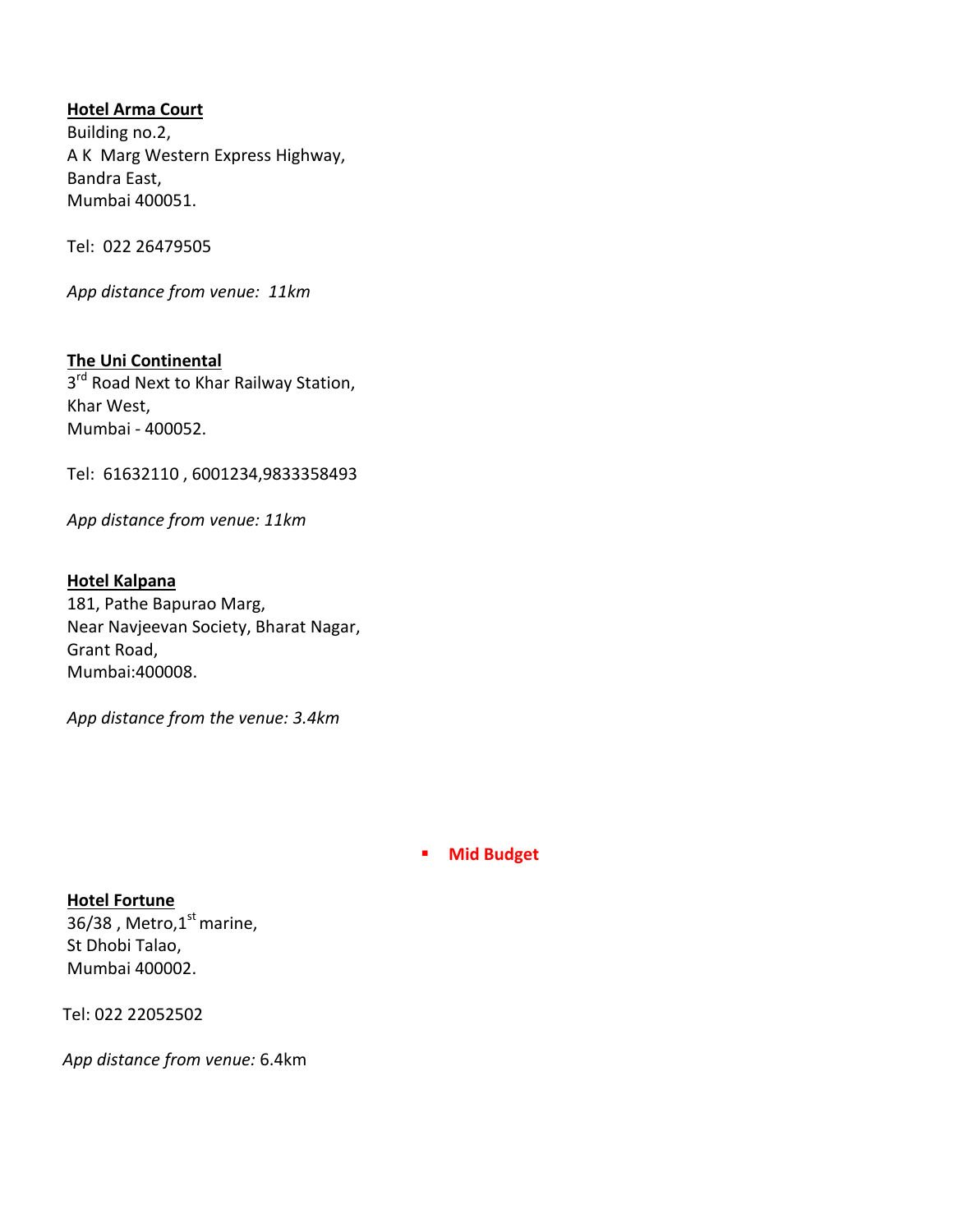## **Hotel Manama**

 221/225 D'mello road, Opp St George Hospital, Nr CST Station, Mumbai 400001.

Tel: 022 22613412

*App distance from venue: 8.4km* 

 **Sea Palace Hotel**  26,P J Ramchandani Marg, Nr Radio Club, Gateway of India, Mumbai 400039.

Tel: 61128000 , 2841828 , 2854404

 *App distance from venue: 8.4km* 

## **Hotel Harbour View**

 Ram Chandani Marg, Nr radio club, Next to Sea Palace Hotel, Gateway of India, Mumbai 400039.

Tel: 022 22821089

 *App distance from venue: 8.4km* 

## **Hotel Supreme**

 Cuffe Parade, 4 Panday Road, Colaba, Mumbai 400005.

Tel: 2035642773

 *App distance from venue: 10km*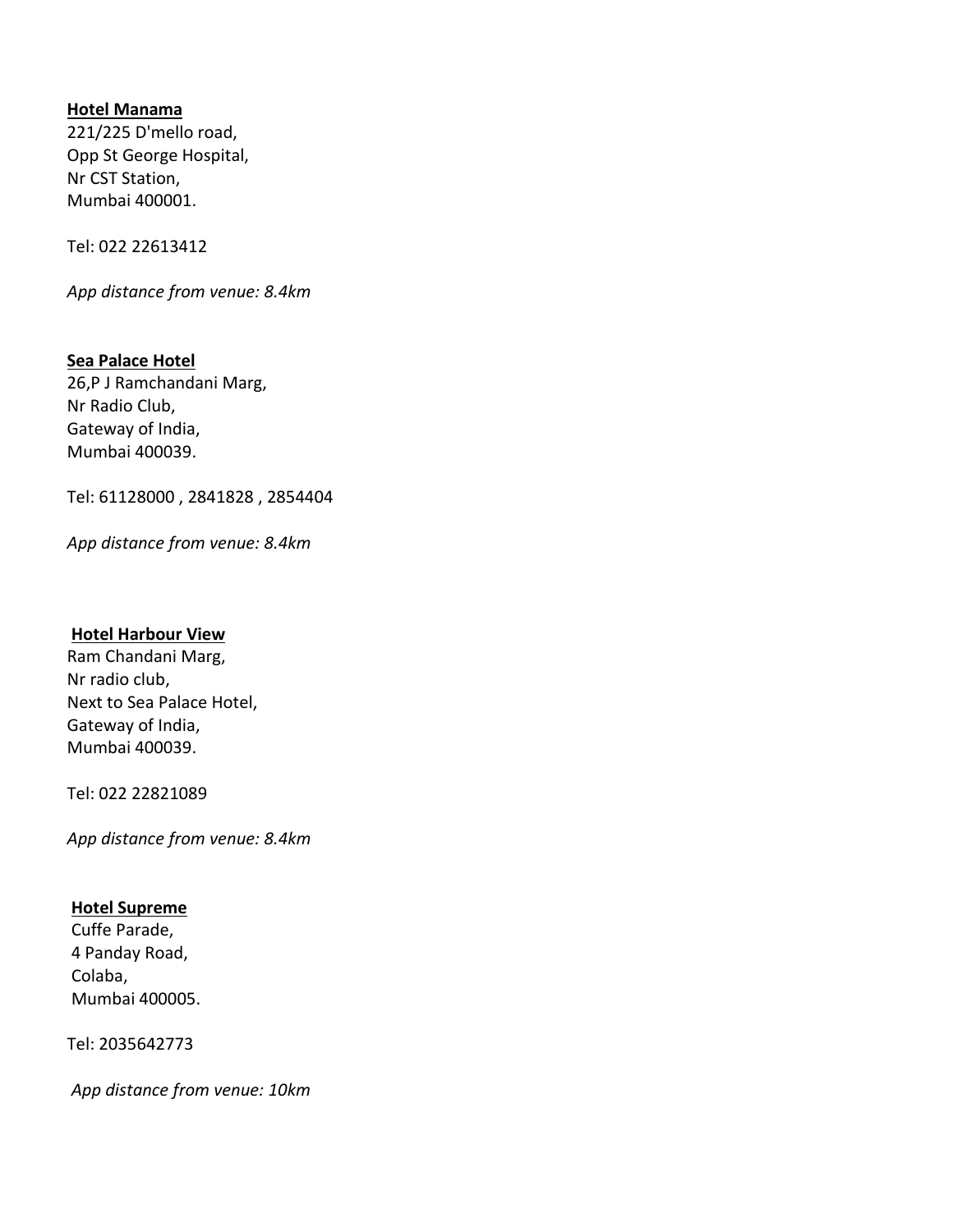## **Hotel Royal Castle**

 76, August Kranti Road, Kemps Corner, Mumbai 400036.

Tel: 022 23634646

*App distance from venue:3.5km* 

## **Chateau Windor Hotel**

 86, Veer Nariman Road, Next to Ambassador Hotel, Mumbai 400020.

Tel: 022 66224455

 *App distance from venue: 8km* 

## **Hotel Kemps Corner**

 131, August Kranti Marg, Kemps Corner, Mumbai 400036.

Tel: 022 23634646

 *App distance from venue: 3.5km* 

## **Hotel Bandra Residency**

 Guru Nanak Road, Nr Railway Station, Bandra West, Mumbai 400050.

Tel: 022 26456032

*App distance from venue: 10km*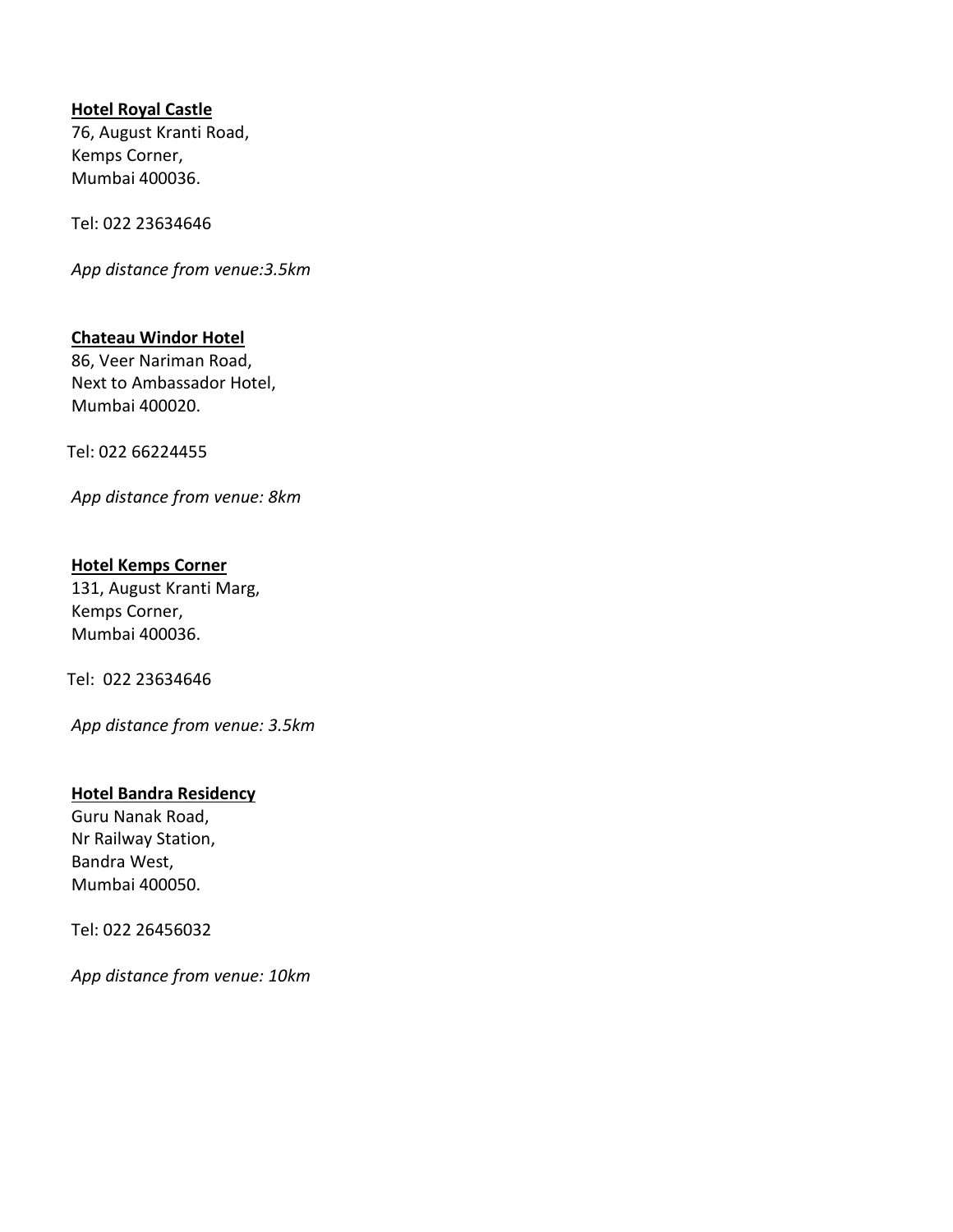## **Hotel Avon Ruby**

87, Naigaon Road, Dadar East, Mumbai 400014.

Tel: 022 24114591

*App distance from venue: 7km* 

**Hotel Metro Palace**  255 Ramdas Nayak Road, Bandra West, Mumbai 400050.

Tel: 022 67744555

*App distance from venue: 10.6km* 

 **Red Palm Residency**  Guru Gobind Singh Road, Near Khar Railway Station, Khar West, Mumbai 400052.

Tel: 022 26053173

*App distance from venue: 12km* 

#### **Hotel Shubhangan**

 21st Road, Chitrakar Dhurandhar Marg, Khar Danda, Khar West, Mumbai 400054.

Tel: 022 40012340

*App distance from venue:13km* 

## **Hotel City Point**  Khodadad Circle, Dadar T.T, Mumbai 400014.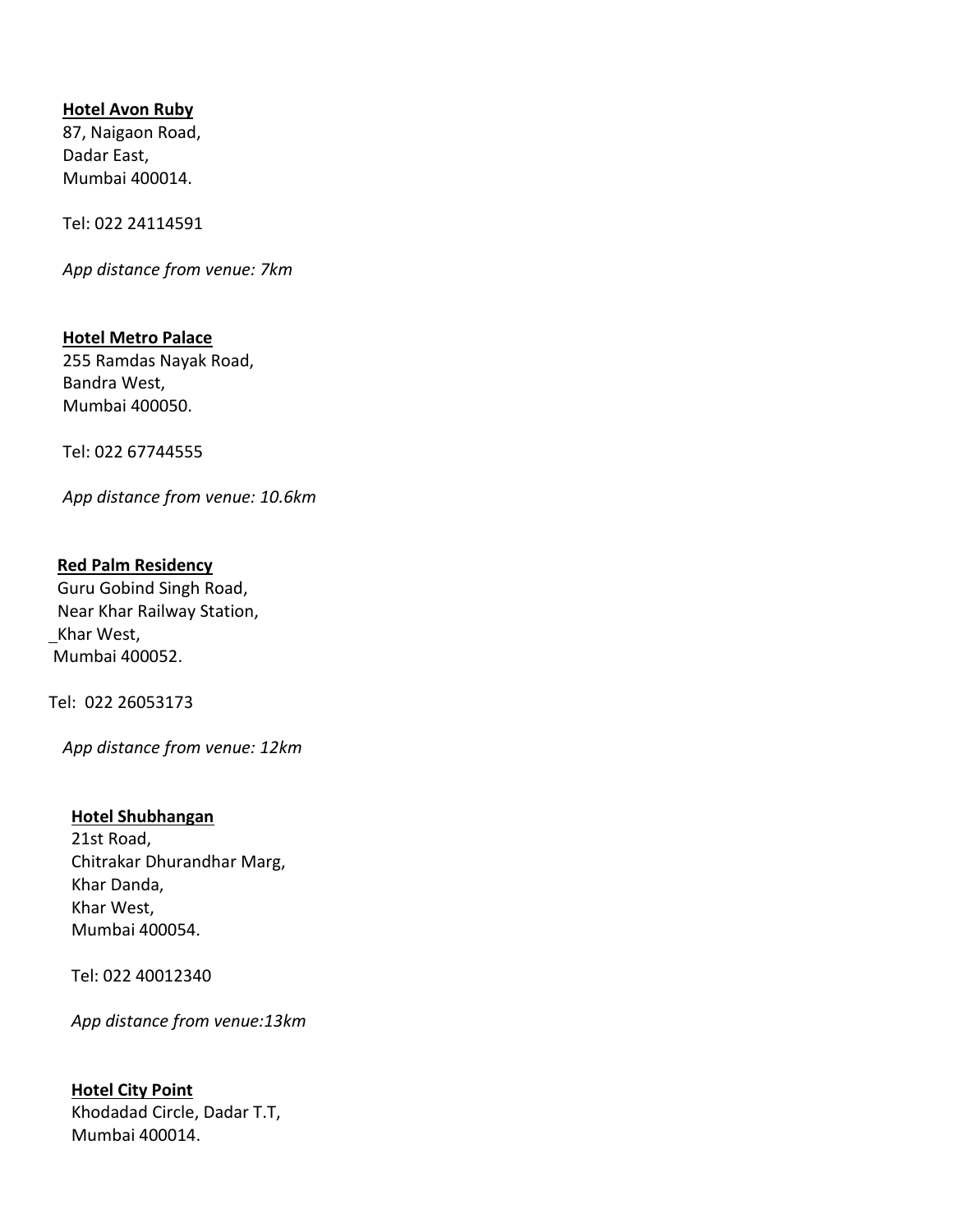Tel: 91-22-24138637/24168928-29

 *App distance from venue:6km* 

#### **Ashwini Hotel**

 D. L. Vaidya Road, Behind Kohinoor Square, Near Shivsena Bhavan, Shivaji Park, Dadar west, Mumbai 400028.

Tel: 022 2430 7879

 *App distance from venue:5.8km* 

## **Gulistan Hotel**

 196, Lamington Road, Next to Minerva Cinema, Mumbai 400007.

Tel: 022 2308 1462/61

 *App distance from the venue: 3.2km* 

## **Hotel Grant**  Proctor Road, Grant Road East, Mumbai 400007.

Tel: 022 2387 1491

 *App distance from the venue: 4.2km* 

## **Home Sweet Home**  Building No 26, Hoor Villa, Maratha Mandir Marg, Opposite Maratha Mandir Theatre, Mumbai Central, Mumbai 400008.

Tel: 022 - 23088601, 23071319, 23088602

 *App distance from venue: 3.5km*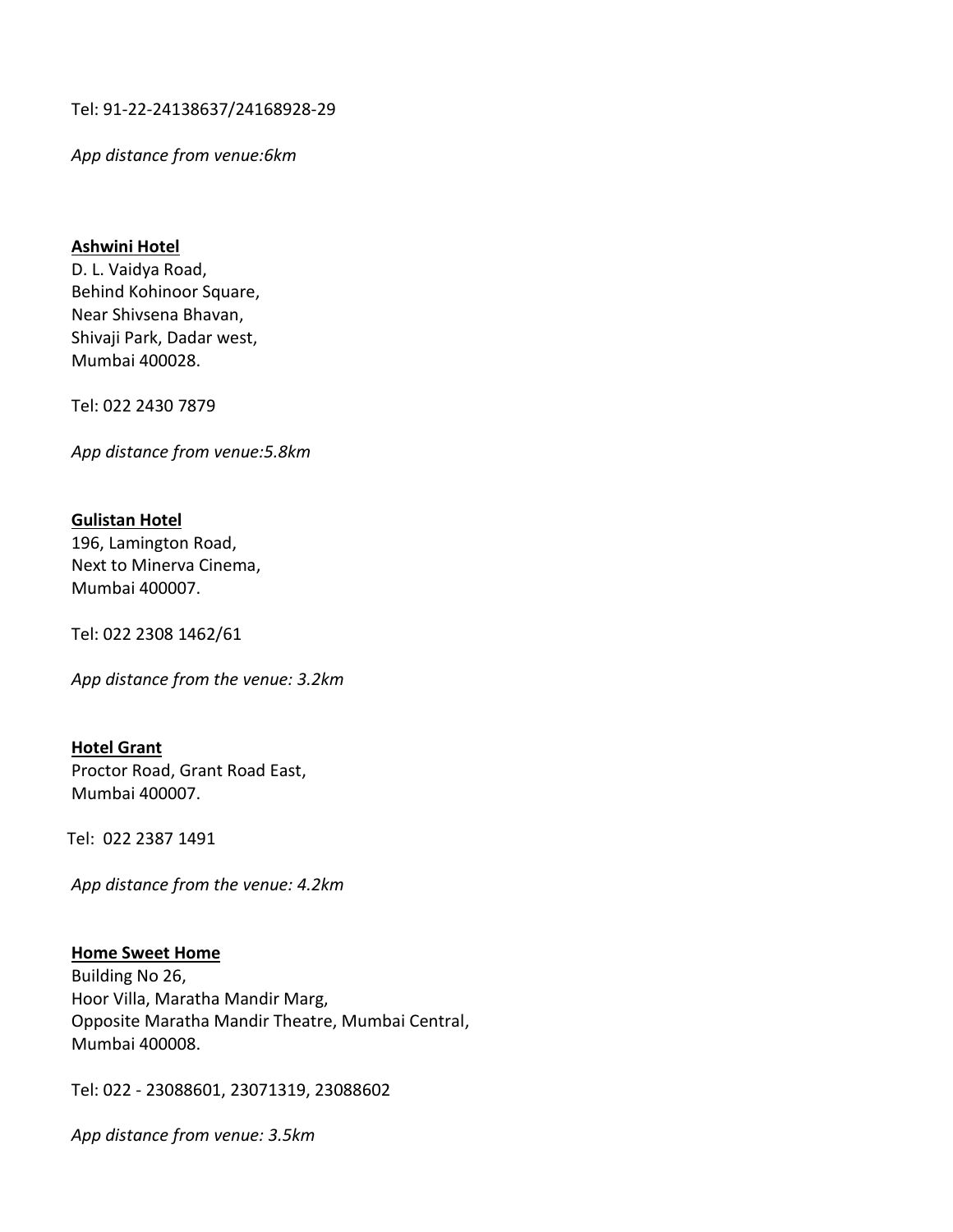## **Hotel Delmon**

 16/33 3rd Road, Junc Off Linking RD, Bandra (west), Mumbai 400050.

Tel: 022 2600 1875

*App distance from venue: 11km* 

 **Golden Plaza Hotel**  N L Road, Yahunoor Medical, Bandra West, Mumbai 400050.

Tel: 022 2456 6100

 *App distance from venue: 11km* 

## **Pritam Group Of Hotels**

 Pritam Estates, Dadar, Mumbai 400014.

Tel: 022 4344 9999

 *App distance from venue: 6.3km* 

 **Hotel Modern**  Modi Street, Street No. 81, Fort , Mumbai 400001.

022 2269 1739

*App distance from venue: 9km* 

 **Hotel Pakeeza**  2nd Floor,Pakeeza Marke, Near Taj Cinema, Nearby Delhi Barbar Restaurant, M S Ali Road, Grant Road, Mumbai 400007.

Tel: 3006814 , 9867400990

 *App distance from venue: 6km*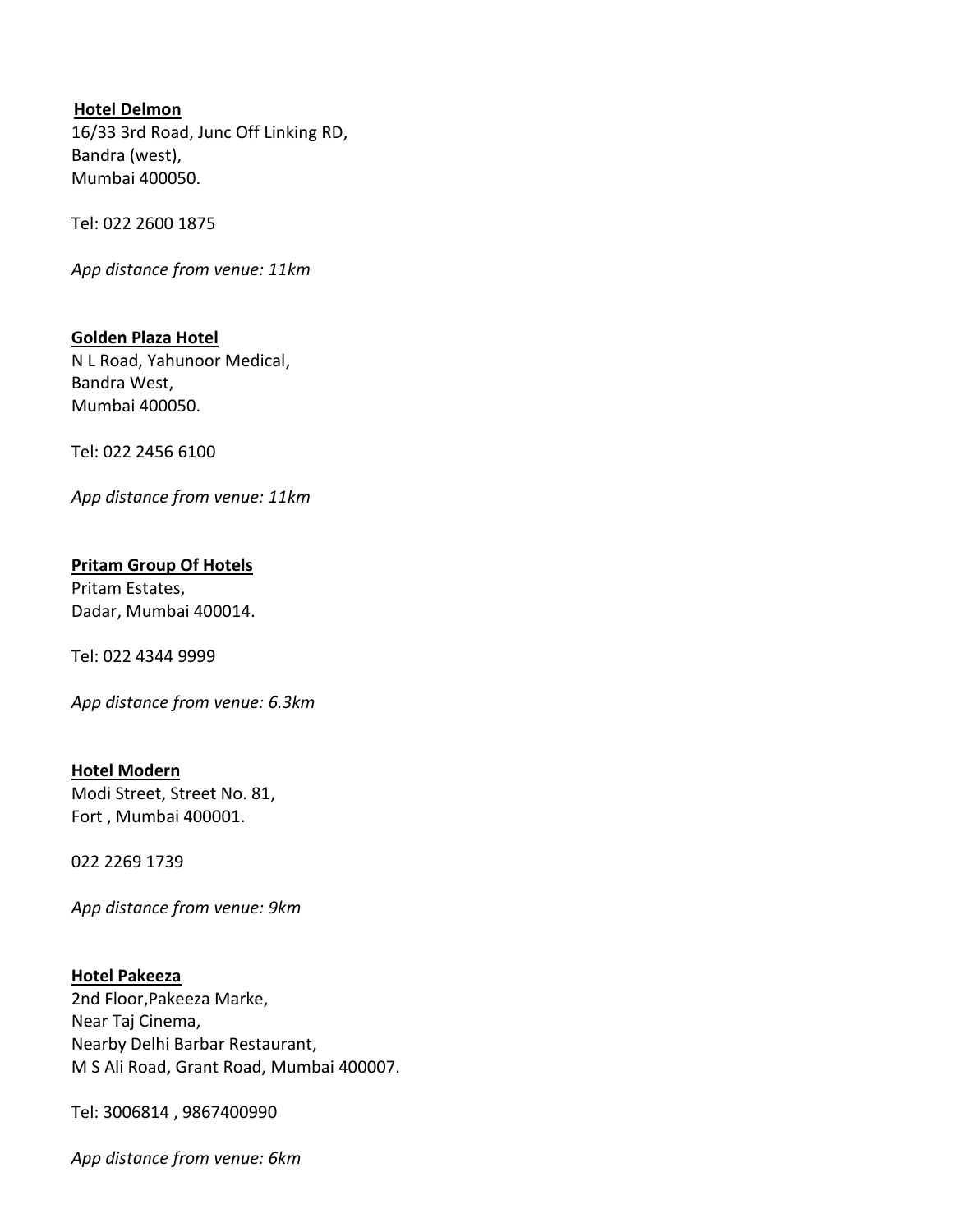#### **Swapna International Hotel**

 Room No 12, B Block, Wassimul Building, M S Ali Road, Opposite Novelty Cinema, Grant Road, Mumbai 400007.

Tel: 022 - 23872453, 23872452, 23872455

 *App distance from venue: 4.2km* 

## **Plaza House**

 Flat No 68, 2nd Floor, Shivlal Motilal, D B Marg, Near Kalpana Hotel, Mumbai Central, Mumbai 400008.

Tel: 022 - 23014873, 23072834

 *App distance from venue:8km* 

 **Hotel City Point**  Khodadad Circle Dadar, Behind A to Z Shop, Dadar East ,Mumbai 400014.

Tel: 022 2413 8637

 *App distance from venue:6km* 

## **High Budget**

 **Grand Hotel**  17 Shri , S.R.Road, Ballard Estate, Nr Cst Station, Mumbai 400001.

Tel: 66580500 , 66580506 /501

 *App distance from venue: 9km*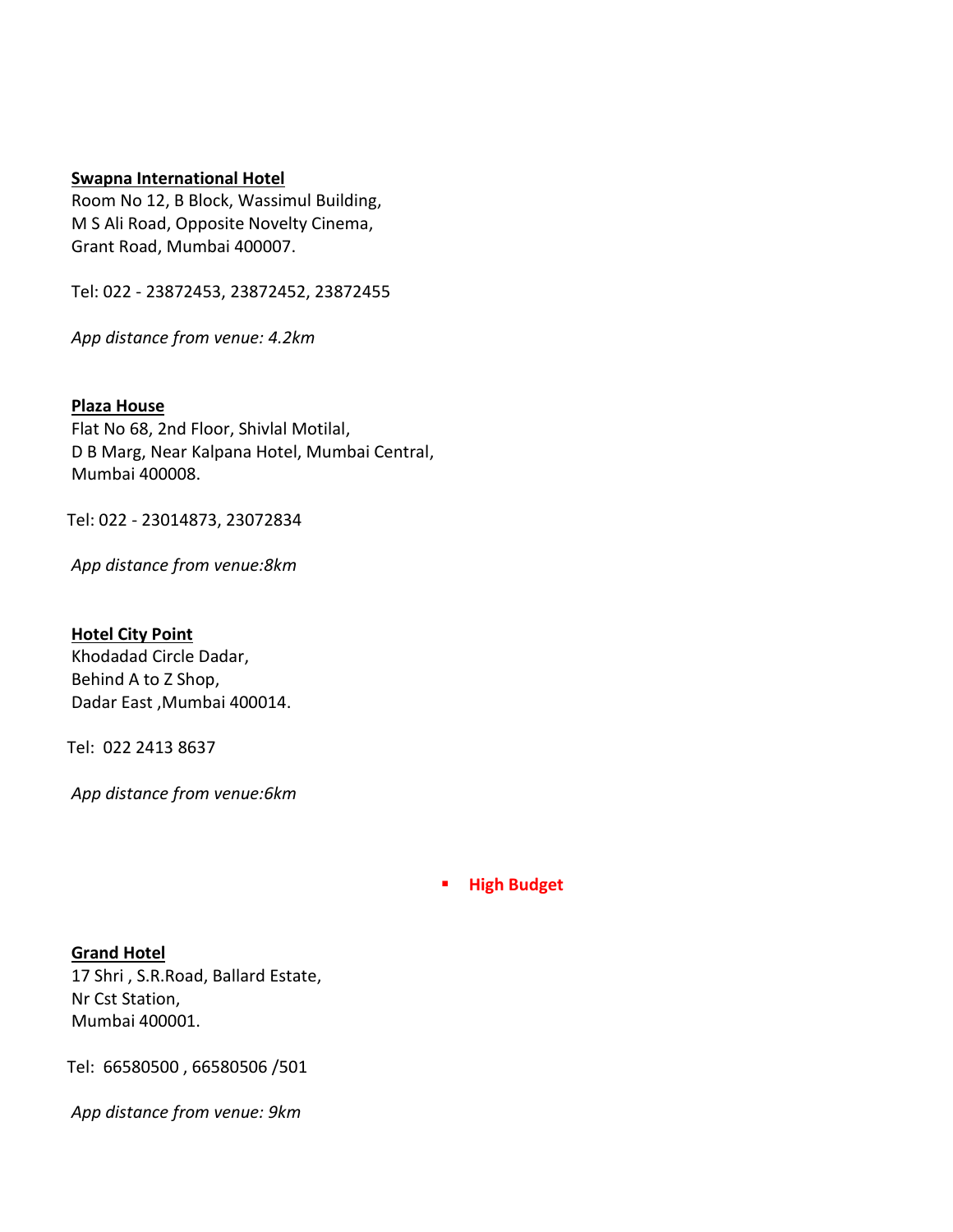## **West End Hotel**

 45 , New Marine Lines, Mumbai 400020.

Tel: 9122 40839121

*App distance from venue:6.5km* 

 **Trident**  Nariman Point, Mumbai 400001.

Tel: 022 66324343 , 022 22821854

 *App distance from venue:8.7km* 

## **Hotel Godwin**

 41, Garden Road, Colaba, Mumbai 400039.

Tel: 9122 22872050

 *App distance from venue:9.8km* 

## **Fariyas Hotel**

 Off Arthur Bunder Road, Colaba , Mumbai 400005.

Tel: 022 22042911

 *App distance from venue: 10km* 

# **Hotel Apollo**

 Brightland Building, Landsown Road, Behi, Mumbai 400039.

Tel: 022 22873312

 *App distance from venue:9.8km*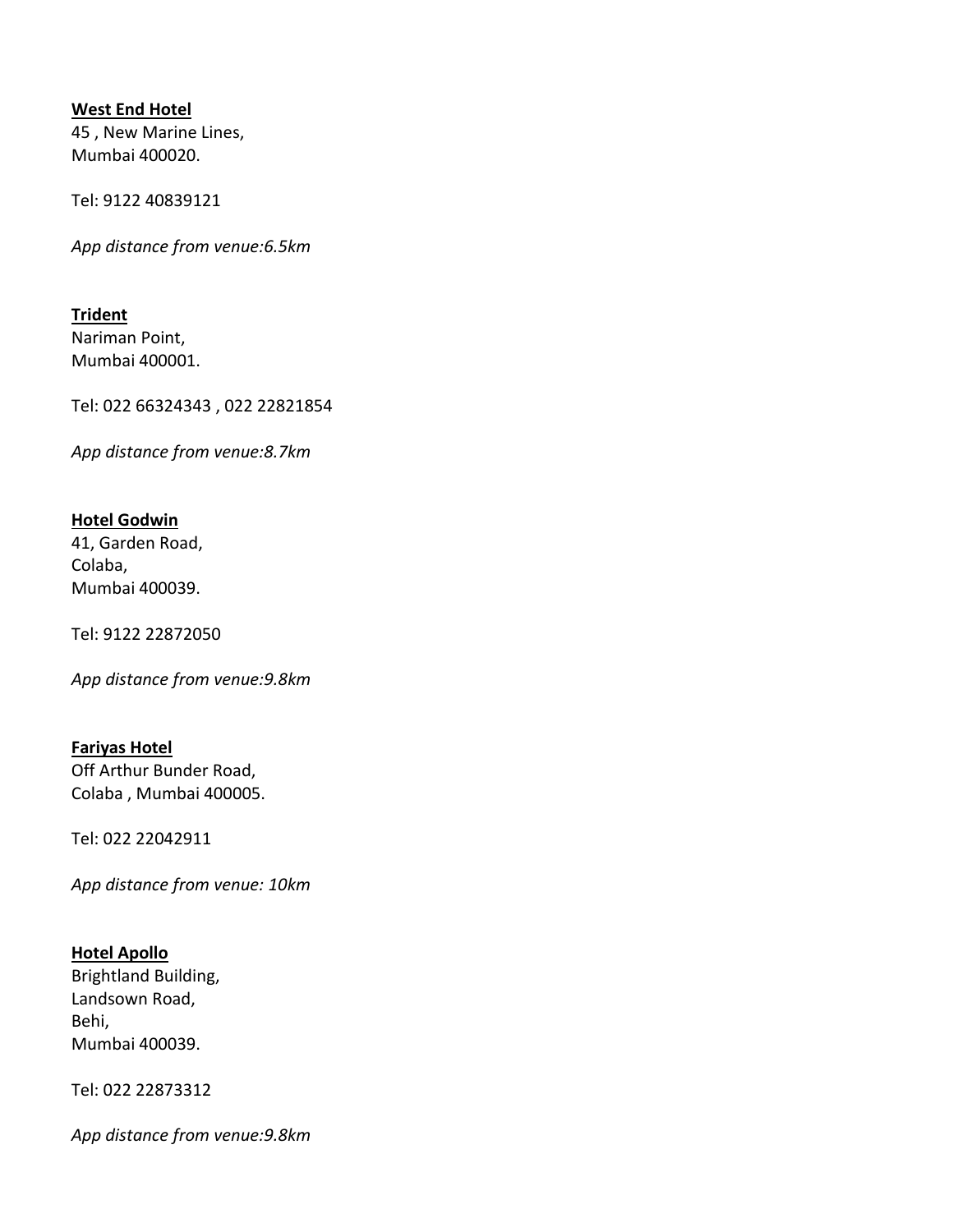## **ITC Grand Central**

 287,Dr.Babasaheb Ambedkar Road, Parel, Mumbai 400012.

Tel: 022 2830 3030

 *App distance from venue: 4km* 

 **Regent Hotel**  8,Best Road, Colaba, Mumbai 400039.

Tel: 9122-22021518 / 22871854

*App distance from venue: 10.5km* 

 **The Ambassador**  Veer Nariman Road ,Churchgate, Mumbai 400020.

Tel: 022-22041131

*App distance from venue: 7.5km* 

 **Diplomat Hotel**  24-26, BK Boman Behram Marg, Apollo Bunder, Mumbai 400001.

Tel: 9122 22021661

 *App distance from venue:9.5km* 

 **Hotel Ascot**  38, Garden Road, Colaba, Mumbai 400039.

Tel: 022 66385566

 *App distance from venue:9.5km*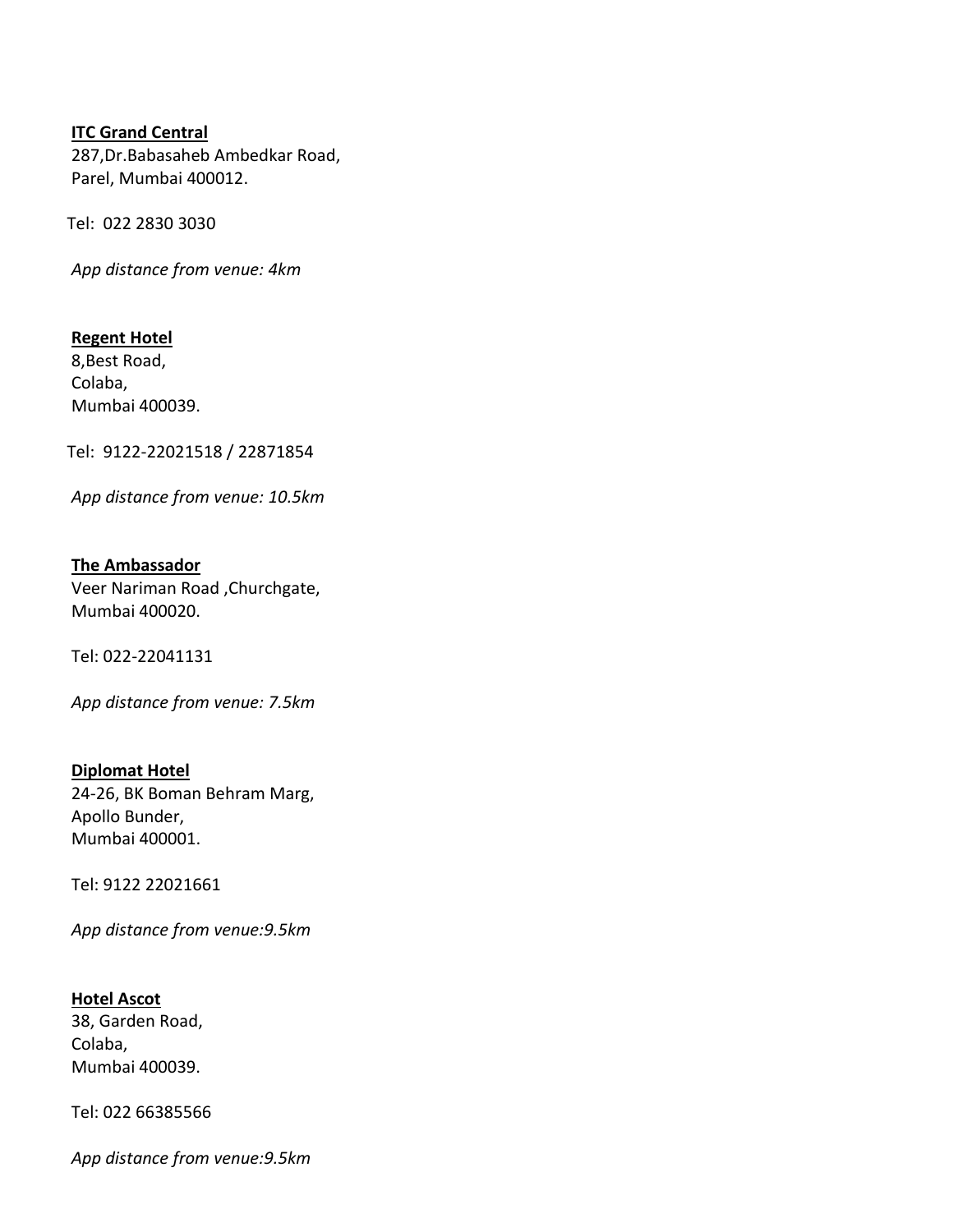## **Hotel Marine Plaza**

 29,Marine Drive, Mumbai 400020.

Tel: 9122 22861212

*App distance from venue:8.1km* 

 **Hotel Garden**  42, Garden Road, Colaba, Mumbai 400039.

Tel: 022 2284 1476

*App distance from venue:9.5km* 

# **Best Western Hotel**

 292, J.B. Behram Marg, Mumbai Central, Mumbai 400008.

Tel: 9122 23081421/23096761

*App distance from venue: 3.7km* 

## **Hotel Krishna Palace Residency**

 96/98, Sleater Road, Mumbai 400007.

Tel: 0044 303 0277155

 *App distance from venue:3.5km* 

## **The Shalimar Hotel**

 Nr Kemps Corner, August Kranti Road, Nr Hanging Garden, Mumbai 400036.

Tel: 022 66641000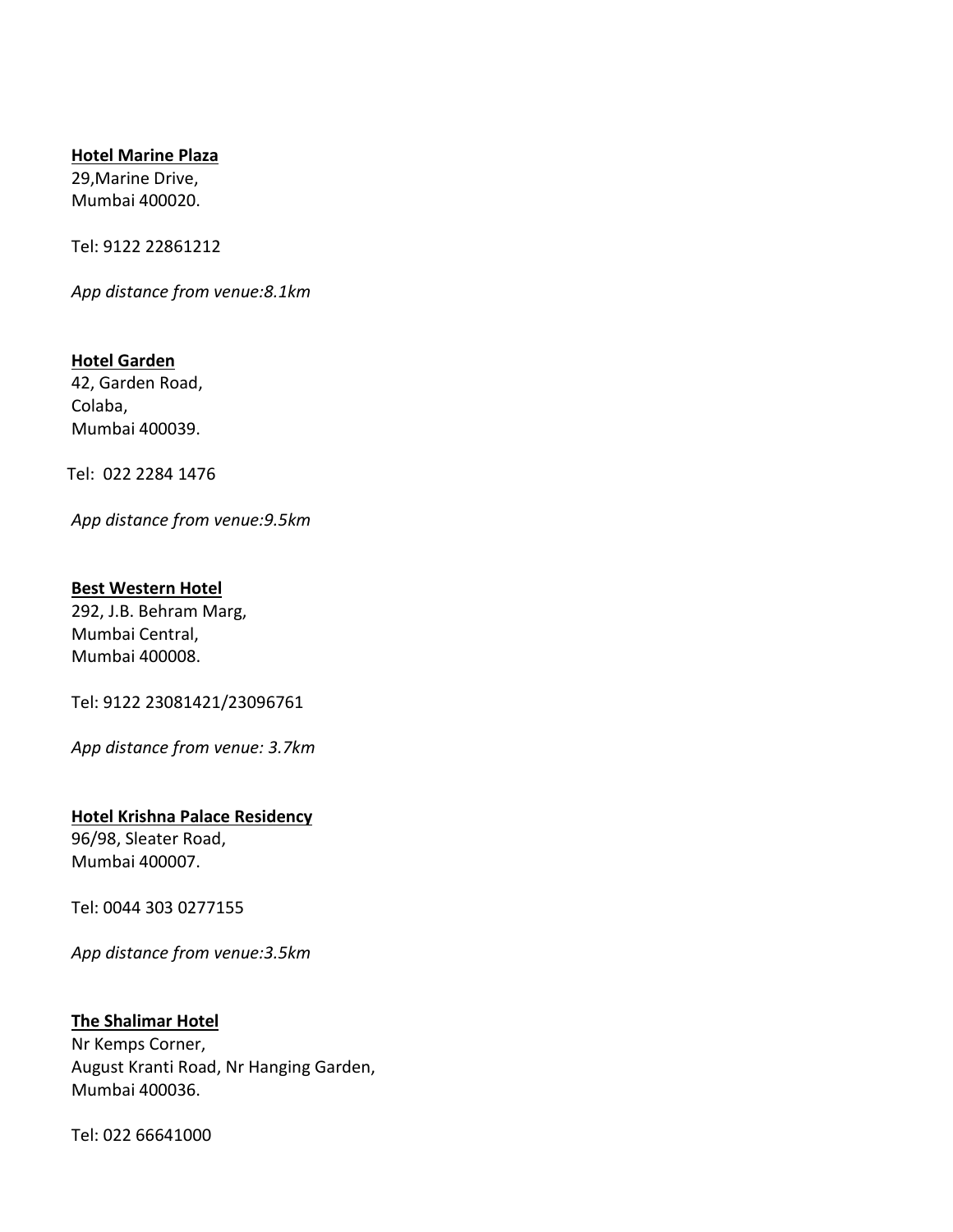*App distance from venue:3.5km* 

#### **Hotel Regency**

 73, Naepean Sea Road, Nr Hanging Garden, Mumbai 400006.

Tel: 022-66571235/34

*App distance from venue:3.5km* 

## **Grand Residency Hotel**

Junction Off 24<sup>th</sup> & 29<sup>th</sup> Road, Bandra Off Turner Road, Bandra West,Mumbai 400050.

Tel: 022 67106000

*App distance from venue:11km* 

#### **Executive Enclave**

 331,Dr.Ambedkar Road, Pali Hill, Bandra West, Mumbai 400050.

Tel: 022 66969000

 *App distance from venue:12km* 

## **Hotel Bawa Suites**

 352, Linking Road, Khar West, Mumbai 400052.

Tel: 022 67397000

*App distance from venue:12km* 

## **Oriental Residency**

P.D. Hinduja Marg,